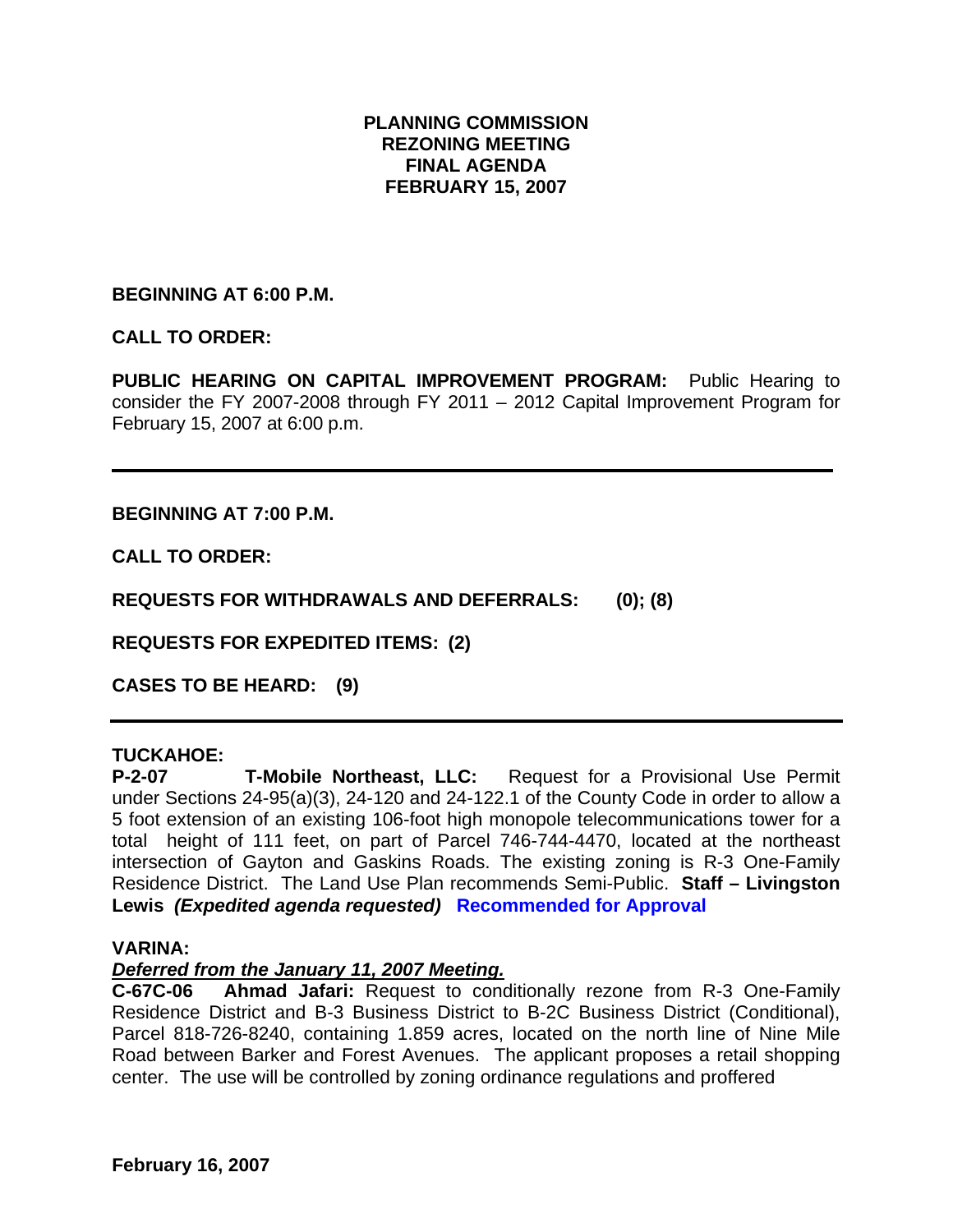conditions. The Land Use Plan recommends Commercial Arterial. The site is in the Airport Safety Overlay District. The site is in the Enterprise Zone. **Staff – Ben Sehl Recommended for Approval** 

## *Deferred from the January 11, 2007 Meeting.*

**C-51C-06 Caroline L. Nadal for Collins/Goodman Development, LLC:** Request to conditionally rezone from A-1 Agricultural District to B-2C Business District (Conditional), Parcel 814-717-0480 and part of Parcel 813-717-7951, containing approximately 10.19 acres, located at the south intersection of S. Laburnum and Gay Avenues. The applicant proposes retail uses. The uses will be controlled by proffered conditions and zoning ordinance regulations. The Land Use Plan recommends Office. The site is in the Airport Safety Overlay District. **Staff – Livingston Lewis Recommended for Approval** 

#### *Deferred from the January 11, 2007 Meeting.*

**C-2-07 Eugene Fitz:** Request to rezone from A-1 Agricultural District to R-3 One-Family Residence District, Parcel 828-722-6529, containing 1.009 acres, located on the southwest line of Midage Lane approximately 900 feet northwest of Hanover Road. The applicant proposes to construct an additional single-family dwelling. The R-3 District allows a minimum lot size of 11,000 square feet and a maximum gross density of 3.96 units per acre. The use will be controlled by zoning ordinance regulations. The Land Use Plan recommends Suburban Residential 1, 1.0 to 2.4 units net density per acre. The site is in the Airport Safety Overlay District. **Staff – Livingston Lewis Recommended for Denial**

# *Deferred from the January 11, 2007 Meeting.*

**C-4C-07 Todd M. Lynn for Twin Oaks Business Park, LLC:** Request to conditionally rezone from A-1 Agricultural District to M-1C Light Industrial District (Conditional), Parcel 814-710-0782, containing 2.505 acres, located at the northwest intersection of Glen Alden Drive and Charles City Road (Garden City subdivision). The applicant proposes a warehouse with limited office. The use will be controlled by zoning ordinance regulations and proffered conditions. The Land Use Plan recommends Planned Industry. The site is in the Airport Safety Overlay District. **Staff – Tom Coleman (Deferral requested to the April 12, 2007 Meeting) Deferred to the April 12, 2007 Meeting** 

**C-9C-07 P. D. Sweet:** Request to conditionally rezone from A-1 Agricultural District to R-2C One-Family Residence District (Conditional), part of Parcel 833-711-5122, containing approximately 11.133 acres, located on the west line of Whiteside Road approximately 1,300 feet north of Nash Road. The applicant proposes a single-family residential subdivision. The R-2 District allows a minimum lot size of 18,000 square feet and a maximum gross density of 2.42 units per acre. The use will be controlled by zoning ordinance regulations and proffered conditions. The Land Use Plan recommends Suburban Residential 1, 1.0 to 2.4 units net density per acre. The site is in the Airport Safety Overlay District. **Staff – Ben Sehl** *(Tabled by staff)* **Tabled**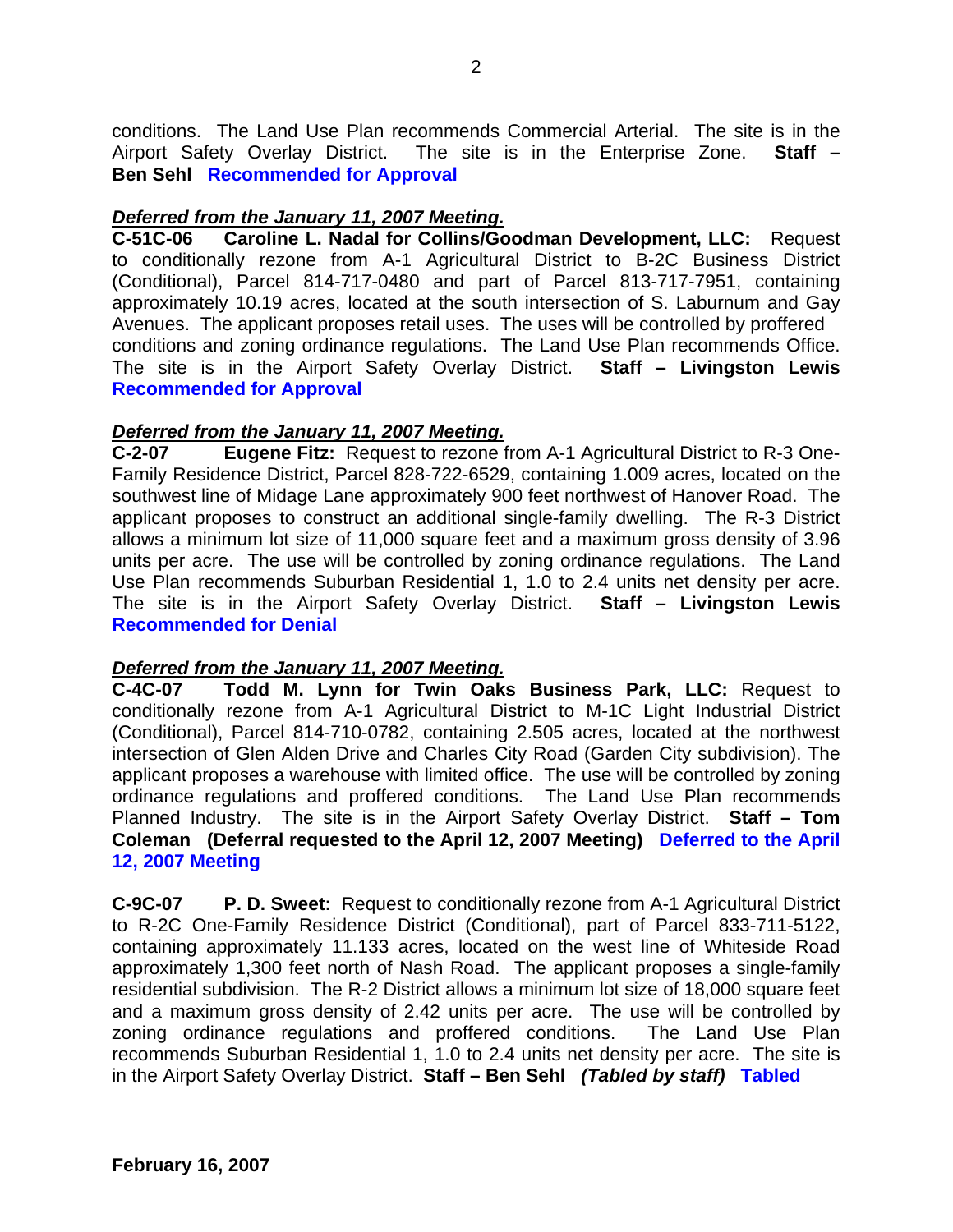## **BROOKLAND:**

#### *Deferred from the January 11, 2007 Meeting.*

**C-64C-06 Jennifer D. Mullen for Wistar Creek, LLC:** Request to conditionally rezone from R-3 One-Family Residence District to RTHC Residential Townhouse District (Conditional), Parcels 767-750-8298, 767-751-8651, 768-750-0490, 768-751- 0638, -2435, -4119, and -1362 containing 24.46 acres, located on the south line of Wistar Road approximately 142 feet west of Walkenhut Drive. The applicant proposes a residential townhouse development with a maximum of 130 dwelling units, an equivalent density of 5.31 units per acre. The maximum density allowed in the RTH District is 9 units per acre. The use will be controlled by zoning ordinance regulations and proffered conditions. The Land Use Plan recommends Suburban Residential 2, 2.4 to 3.4 units net density per acre, and Office. **Staff – Lee Tyson (Deferral requested to the March 15, 2007 Meeting) Deferred to the March 15, 2007 Meeting** 

**C-10C-07 David Johannas for Pied Venture LLC:** Request to conditionally rezone from B-2 Business District to R-6C General Residence District (Conditional), Parcel 772-737-7160, containing 2.874 acres, located between the north line of Fitzhugh Avenue and the south line of Markel Street, approximately 236 feet southeast of Byrd Avenue. The applicant proposes residential condominiums. The R-6 District allows a maximum gross density of 19.8 units per acre. The use will be controlled by zoning ordinance regulations and proffered conditions. The Land Use Plan recommends Office and Environmental Protection Area. The site is located within the Enterprise Zone. **Staff – Lee Tyson Deferred to March 15, 2007 at the request of the Planning Commission** 

**C-11C-07 Gloria L. Freye for Innkeepers USA:** Request to conditionally rezone from O-2C Office District (Conditional) to B-2C Business District (Conditional), part of Parcels 767-747-9244 and 768-747-2750, containing 3.018 acres, located approximately 175 feet north from the north line of Glenside Drive and 290 feet west from the south line of Bethlehem Road. The applicant proposes a hotel. The use will be controlled by zoning ordinance regulations and proffered conditions. The Land Use Plan recommends Office. **Staff – Ben Sehl Recommended for Approval**

**P-3-07 Hillorie Morrison for Clearwire US, LLC:** Request for a Provisional Use Permit under Sections 24-95(a)(3) 24-120 and 24-122.1 of the County Code to permit the installation of a microwave dish, and antennas and related equipment 107 feet above the base of an existing 113 foot high power transmission tower, on part of Parcel 764-766-7863, containing 1.0 acre, located on the northwest line of Courtney Road approximately 535 feet northeast of Staples Mill Road (U. S. Route 33). The existing zoning is A-1 Agricultural District. The Land Use Plan recommends Suburban Residential 1, 1.0 to 2.4 units net density per acre. **Staff – Tom Coleman** *(Expedited agenda requested)* **Recommended for Approval**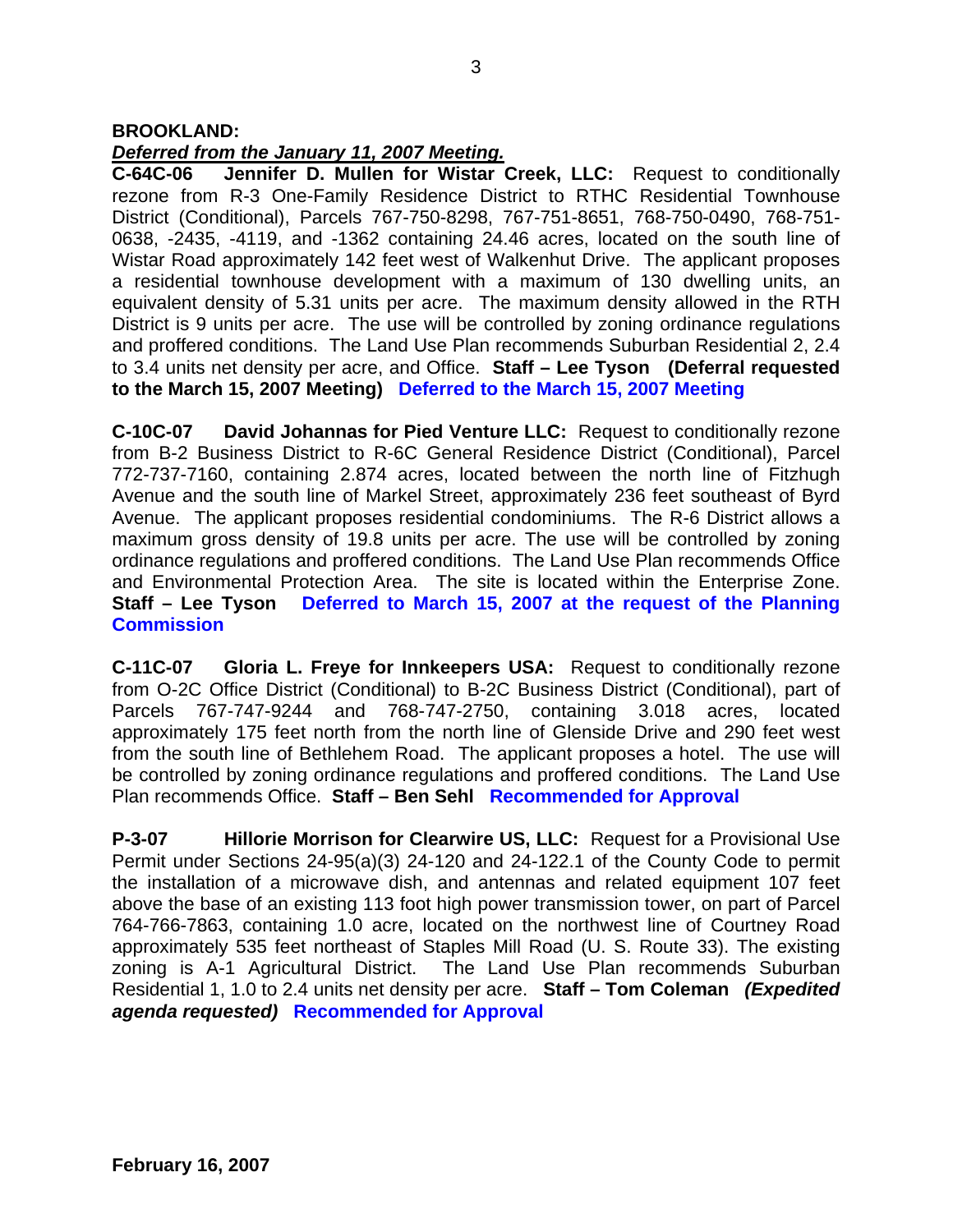## **FAIRFIELD:**

## *Deferred from January 11, 2007 Meeting.*

**C-55C-06 Caroline L. Nadal for First Centrum of Virginia, Inc.:** Request to conditionally rezone from O-1 Office District and C-1 Conservation District to R-6C General Residence District (Conditional), Parcel 783-772-1148, containing 8.7 acres located on the west line of Brook Road (U.S. Route 1) at its intersection with Presbytery Court. The applicant proposes age-restricted multi-family dwellings. The R-6 District allows a minimum lot size of 2,200 square feet per family for multi-family dwellings and a maximum gross density of 19.80 units per acre. The use will be controlled by zoning ordinance regulations and proffered conditions. The Land Use Plan recommends Office and Environmental Protection Area. **Staff – Nathalie Croft Recommended for Approval**

**C-12C-07 Tom Cook for Young You:** Request to conditionally rezone from B-3C Business District (Conditional) to B-3C Business District (Conditional), Parcels 801-732- 1911 and 801-732-2625, containing .988 acre, located on the east line of Mechanicsville Turnpike (U. S. Route 360) approximately 501 feet south of Harvie Road (out parcel within Oak Hill Plaza shopping center). The applicant proposes a car wash. The use will be controlled by proffered conditions and zoning ordinance regulations. The Land Use Plan recommends Commercial Concentration. The site is in the Enterprise Zone. **Staff – Tom Coleman Recommended for Approval**

### **THREE CHOPT:**

### *Deferred from the January 11, 2007 Meeting.*

**C-49C-06 Caroline L. Nadal for Rockwood, Inc:** Request to conditionally rezone from A-1 Agricultural District to R-5AC General Residence District (Conditional), Parcels 738-771-6301, -4105, and -2400, containing approximately 7.081 acres, located on the east line of Pouncey Tract Road approximately 1,412 feet north of its intersection with Shady Grove Road. The applicant proposes a single family zero-lot line residential subdivision. The R-5A District allows a minimum lot size of 5,625 square feet and a maximum gross density of 6 units per acre. The use will be controlled by zoning ordinance regulations and proffered conditions. The Land Use Plan recommends Suburban Residential 1, 1.0 to 2.4 units net density per acre. **Staff – Lee Tyson Recommended for Approval** 

#### *Deferred from the January 11, 2007 Meeting.*

**C-59C-06 Andrew Condlin for Towne Center West, LLC:** Request to conditionally rezone from B-2C Business District (Conditional) to R-6C General Residence District (Conditional), part of Parcels 734-764-9340 and 736-764-1136, containing 13.56 acres (Parcel B - approximately 9.38 acres and Parcel I approximately - 4.18 acres), located on the north line of W. Broad Street (U. S. Route 250) approximately 540 feet east of N. Gayton Road (Parcel B) and approximately 700 feet north of W. Broad Street (U. S. Route 250) (Parcel I). The applicant proposes retail and office uses with no more than 165 multi-family dwelling units on Parcel B, and retail and office uses with no more than 75 multi-family dwelling units on Parcel I. The R-6 District allows a minimum lot size of 2,200 square feet per family for multi-family dwellings and a maximum gross density of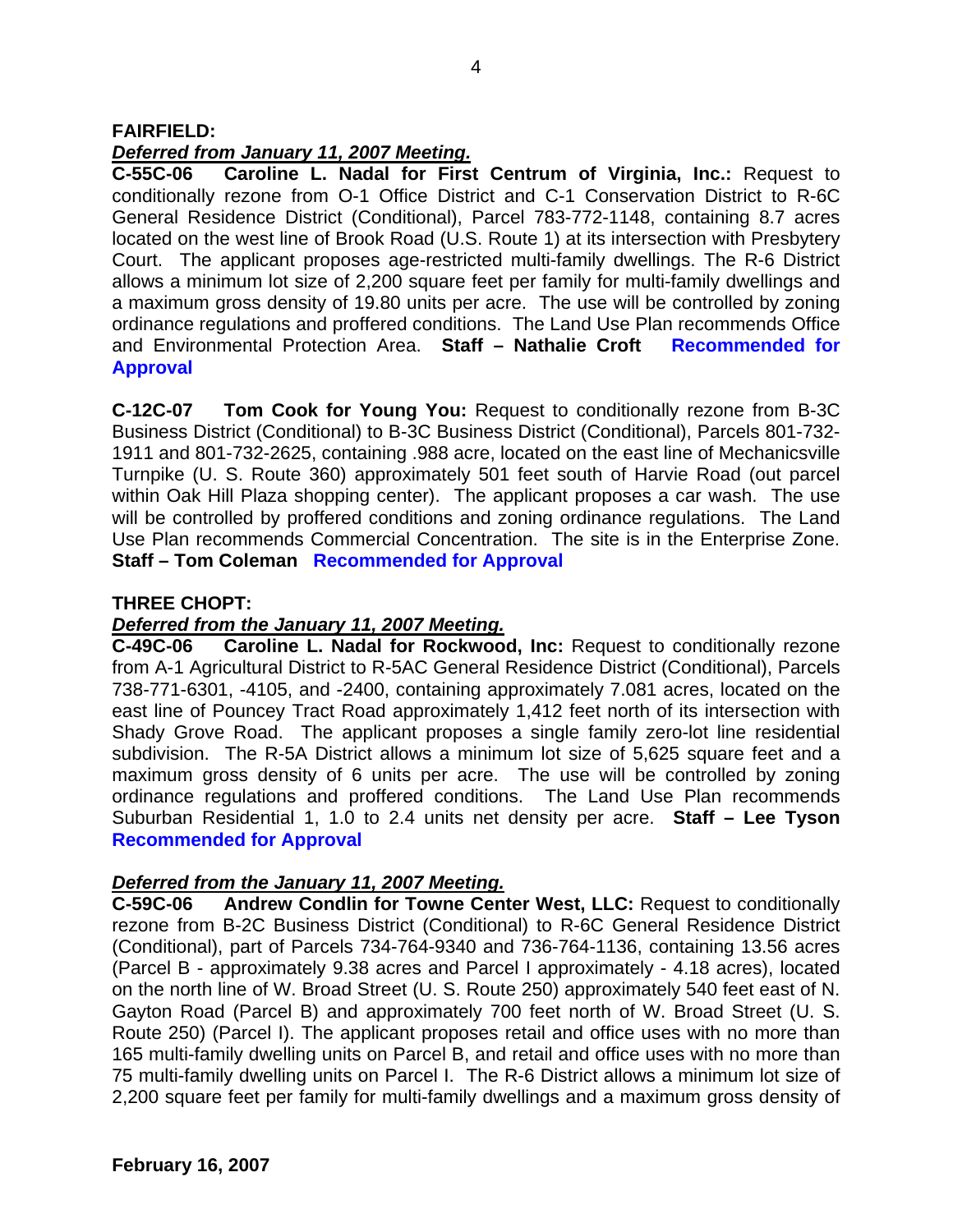19.80 units per acre. The uses will be controlled by zoning ordinance regulations and proffered conditions. The Land Use Plan recommends Mixed Use. The site is in the West Broad Street Overlay District. **(Deferral requested to the March 15, 2007 Meeting) Staff – Tom Coleman Deferred to the March 15, 2007 Meeting** 

## *Deferred from the January 11, 2007 Meeting.*

**P-19-06 Andrew Condlin for Towne Center West, LLC:** Request for a Provisional Use Permit under Sections 24-36.1(b), 24-120 and 24-122.1 of the County Code to permit retail and office uses within the proposed multi-family development on parts of Parcel 734-764-9340, and 736-764-1136, located on the north line of W. Broad Street (U. S. Route 250) approximately 540 feet east of N. Gayton Road (Parcel B) and approximately 700 feet north of W. Broad Street (U.S. Route 250) (Parcel I). The existing zoning is B-2C Business District (Conditional). The property is the subject of rezoning case C-59C-06, which proposes to rezone the property to R-6C General Residence District (Conditional). The Land Use Plan recommends Mixed Use. The site is in the West Broad Street Overlay District. **(Deferral requested to the March 15, 2007 Meeting) Staff – Tom Coleman Deferred to the March 15, 2007 Meeting** 

# *Tabled from the January 11, 2007 Meeting.*

**C-7C-07 Andrew M. Condlin for Farmer Properties, Inc.:** Request to conditionally rezone from A-1 Agricultural District to RTHC Residential Townhouse District (Conditional), Parcel 747-773-6860, containing 5.204 acres, located on the southeast line of Twin Hickory Road approximately 800 feet northeast of Nuckols Road. The applicant proposes a residential townhouse development with a maximum of 28 units, an equivalent density of 5.38 units per acre. The RTH District allows a maximum density of 9 units per acre. The use will be controlled by zoning ordinance regulations and proffered conditions. The Land Use Plan recommends Urban Residential, 3.4 to 6.8 net units per acre. **(Deferral requested to the May 10, 2007 Meeting)****Staff – Livingston Lewis Deferred to the May 10, 2007 Meeting** 

**C-13C-07 James W. Theobald for Reynolds Holdings, LLC:** Request to amend proffered conditions accepted with Rezoning Case C-22C-04, on Parcels 767-744-9052, -6325, 765-744-6557, 766-745-8230, 767-745-5402, located on the south line of Interstate 64 between Glenside Drive and W. Broad Street (U.S. Route 250). The applicant proposes to amend Proffers 10, 18, 33, 34, and 36 related to conceptual master plan, hours of construction, use restrictions for freestanding restaurants, and maximum floor area for office buildings, and restate all proffered conditions accepted with the previous case. The existing zoning is B-2C and B-3C Business Districts (Conditional) and O-3C Office District (Conditional). The Land Use Plan recommends Planned Industry. The site is located in the Enterprise Zone. **Staff – Livingston Lewis Recommended for Approval** 

**C-14C-07 Ralph L. Axselle, Jr. for Short Pump Town Center, LLC, Mercantile Operations, Inc., Federal Retail Holdings, Inc., Nordstrom, Inc., and Gibraltar Property Management, Inc.:** Request to amend proffered conditions accepted with Rezoning Case C-29C-98, on Parcels 736-763-0263, -3247, -5234, -7718, 736-764-